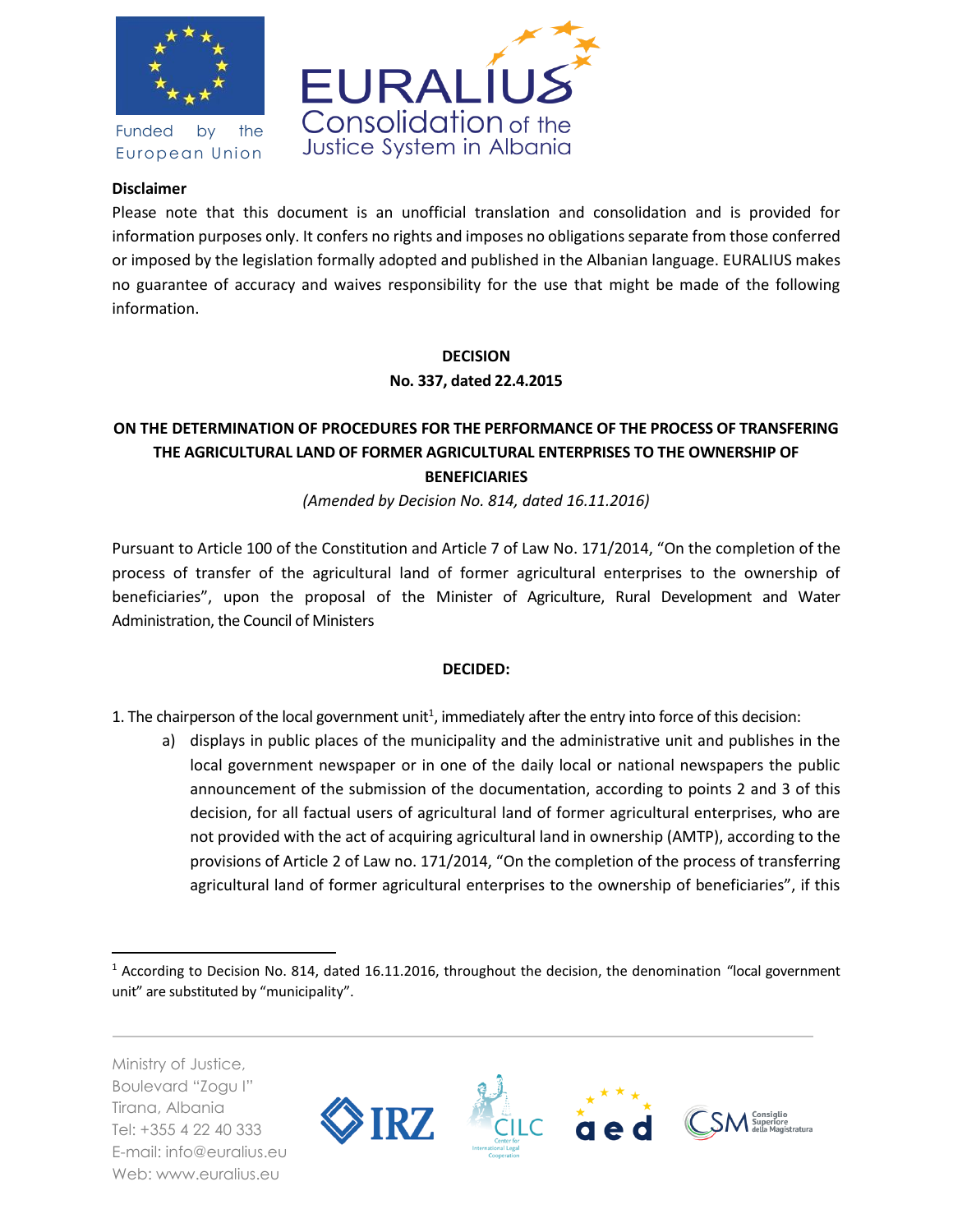

notification has not been made before for the entire territory of the municipality or for separate administrative units;

b) requests the local immovable property registration office (LIPRO) copies of the cadastral maps for the cadastral zones (village or town) that were the territory of the former agricultural enterprise under the territorial jurisdiction of that unit where agricultural families or individuals are beneficiary subjects of agricultural land, according to Article 2 of Law no. 171/2014, "On the completion of the process of transferring agricultural land of former agricultural enterprises to the ownership of beneficiaries", and use land for agricultural activities but lack in the completion of use or ownership documentation. The LIPRO sends cadastral maps to the commune/municipality within 15 (fifteen) days.

If LIPRO does not have the cadastral maps for which it is formally expressed within the stipulated term, then the chairperson of the local government unit requests from the Directorate of Land Administration and Protection (DAMT), at the District Council, the relevant cadastral maps according to which the division of agricultural land was realized. DAMT sends the cadastral maps to the local government unit within 15 (fifteen) days.

2. Actual users of agricultural land of former agricultural enterprises, who have not been provided with AMTP, not later than 3 months from the end of the legal term for completing the documentation of the ownership titles on the agricultural land, submit to the administrative unit, in the territorial jurisdiction of which is the agricultural land:

a) a request for the provision with AMTP for the land that has been taken for use by land allocation commissions

b) the alignment plan of each plot in use, prepared by a licensed entity, according to the requirements of the immovable property registration system, where the area, its boundaries and neighbours are reflected.

c) a family certificate issued by the civil registry office of the local government unit, where the number of the beneficiary family members or the individual is reflected, in favor of which the act of acquiring the land will be issued, according to the situation on 1 August 1991, with amendments until 1 October 1992, who have not changed their place of residence since that date;

ç) documentation certifying that they are beneficiaries, as a result of moving from their residential centers, with special decisions of the Council of Ministers;

d) the act of acquiring agricultural land in use, if available.

3. Entities designated as co-founders of the former agricultural enterprise, according to decision no. 452, dated 17.10.1992, of the Council of Ministers, "On restructuring of agricultural enterprises", as amended, which have not been provided with AMTP for agricultural land that is in actual use no later than 3 months from the end of the legal term for completing the documentation of ownership titles on agricultural land, submit the following to the administrative unit in whose territorial jurisdiction the agricultural land is located:

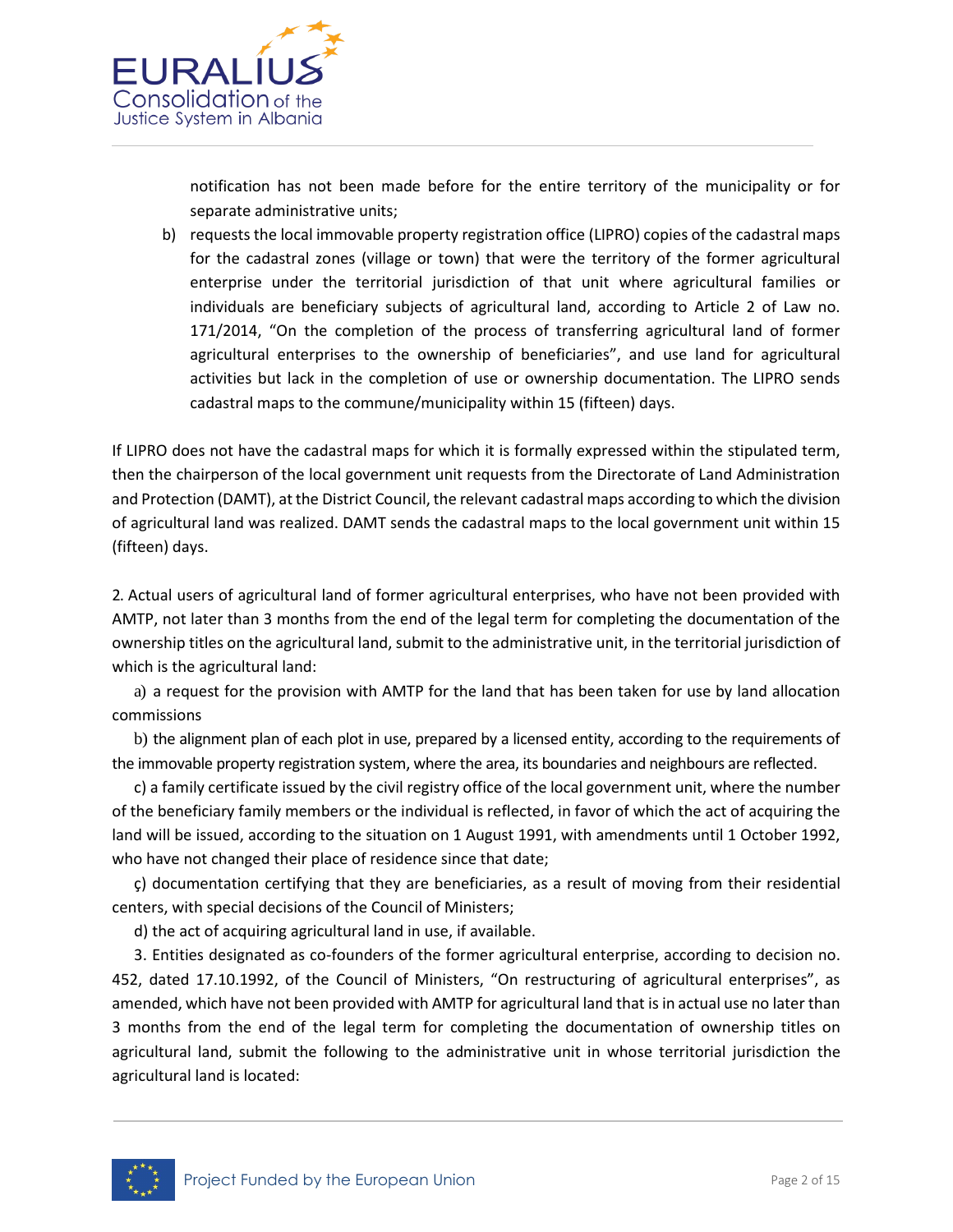

- a) a request for provision with AMTP for the land they have taken in use from the land allocation commissions;
- b) cadastral, mortgage, archival or judicial documentation proving ownership over agricultural land or olive roots before agrarian reform and their being as founders of a former cooperative or former agricultural enterprise;
- c) the alignment plan of the plot/s that the entity uses for agricultural purposes, prepared by a licensed entity, according to the requirements of the immovable property registration system, where the area, its boundaries and frontiers are reflected;
- ç) a family tree certificate (family composition) at the time of handing over the agricultural land and any other document, in accordance with the definitions of decision no. 452, dated 17.10.1992, of the Council of Ministers, as amended;
- d) the act of obtaining agricultural land in use, if available.

4. The administration of the local government unit records, in a separate register, all the applications submitted by the actual users of the agricultural land of the former agricultural enterprises that have not been provided with AMTP.

5. The local government unit, on the basis of the documentation it possesses:

- a) controls whether an AMPT had been previously issued for other beneficiaries, individuals or agricultural families related to the parcels of agricultural land for which an application under point 2 or 3 of this decision had been submitted. In cases when this fact is proved, according to the definition of subdivision "iii", letter "b" of Article 2 of Law No. 57/2012, the local government unit notifies the applicant, by letter, rejecting the request;
- b) verifies the beneficiary status of the agricultural land owned, according to the provisions of Article 2 of Law no. 171/2014. The chairperson of the local government unit sends a response for the rejection of the application to applicants who do not meet this condition;
- c) refuses to accept the application, in any case, when it is officially informed by the court that for the parcels of agricultural land, presented in the application, there is a judicial dispute.

6. Within 60 (sixty) days from the date of entry into force of this decision, the local government unit reveals in the cadastral maps the land parcels in actual use, according to the applications submitted, only for the users who fulfill the condition of the beneficiary subject under Article 2, of the Law No. 171/2014.

The Comprehensive Cadastral Map prepares two original copies, one of which remains in the archives of the commune/municipality archive and the other is officially forwarded to the headship of each villagelocated in the territorial jurisdiction of the commune/municipality.

7. The local government unit publishes for public consultation, for 15 (fifteen) days, in public places of the village and the local government unit, the list of actual users of agricultural land, its location, area and boundaries for each plot.

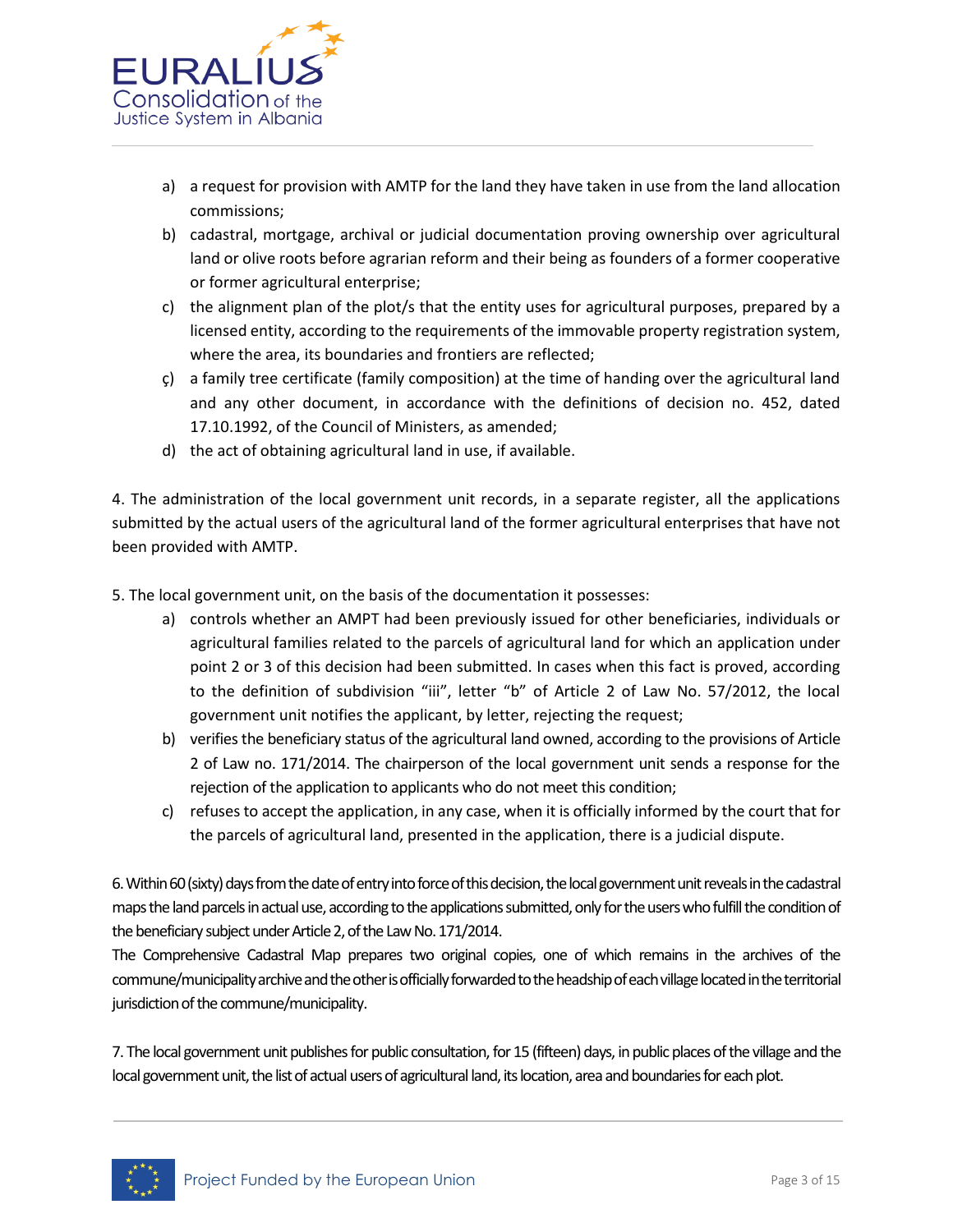

During the publication period, any claimant as a user who does not find the name on the list submits a written complaint to the mayor of the commune/municipality, who, after review, makes the relevant corrections.

8. The headship of each village of the local government unit, after the publication of the list of users, verifies, in the presence of the senior representatives of each agricultural family, and makes the necessary corrections, based on the documentation submitted under points 2 and 3 of this decision. At the end of the 15-day term, the headship of the village, in a meeting with all actual users of agricultural land, communicates the results of the verifications made, evidencing the objections and claims presented.

9. The headship of each village after the completion of the procedures set forth in point 8 of this decision shall return the cadastral map and the comprehensive list to the local government unit within two (2) days, accompanied by all observations, opinions and suggestions that village leadership has for each of the actual users of agricultural land and the remarks that have been made during the public publication period. The documentation is returned to the administration of the local government unit in writing, signed by all members of the village headship, attending the meeting, and stamped with the seal of the elderman. Each signatory writes with his own hand the name, fatherhood and surname.

10. The local government unit shall, within 100 (one hundred) days from the date of entry into force of this decision, in consultation with all remarks, requests, opinions and suggestions submitted by the village headship or individuals concerned, for each of the actual users of the agricultural land, prepares the final report for users of agricultural land, accompanied by cartographic material, where actual users of agricultural land are reflected, its location, area and boundaries for each plot.

11. The local government unit sends formally the cartographic material and the comprehensive report prepared according to point 10 of this decision to the following institutions and requires:

- a) the immovable property registration office to determine the current state of ownership for all parcels of agricultural land, presented in the cartographic material;
- b) the ALUIZNI Regional Directorate, in the mapping material, the designation of parcel areas that have been approved or are in the process of approval for the transfer of the ownership right over the construction parcel of the illegal building, and those that have been exempted from legalization;
- c) the Property Restitution and Compensation Agency to determine, for all parcels of agricultural land, presented in the cartographic material, whether or not the subject to application, which is being examined, but no decision has yet been taken;
- ç) DAMT, at the District's Council, to determine, for all parcels of agricultural land, presented in the cartographic material, if they are:
	- i. approved, by a decision of the Council of Ministers, in the physical compensation fund and made available to the Agency for Restitution and Compensation of Property;

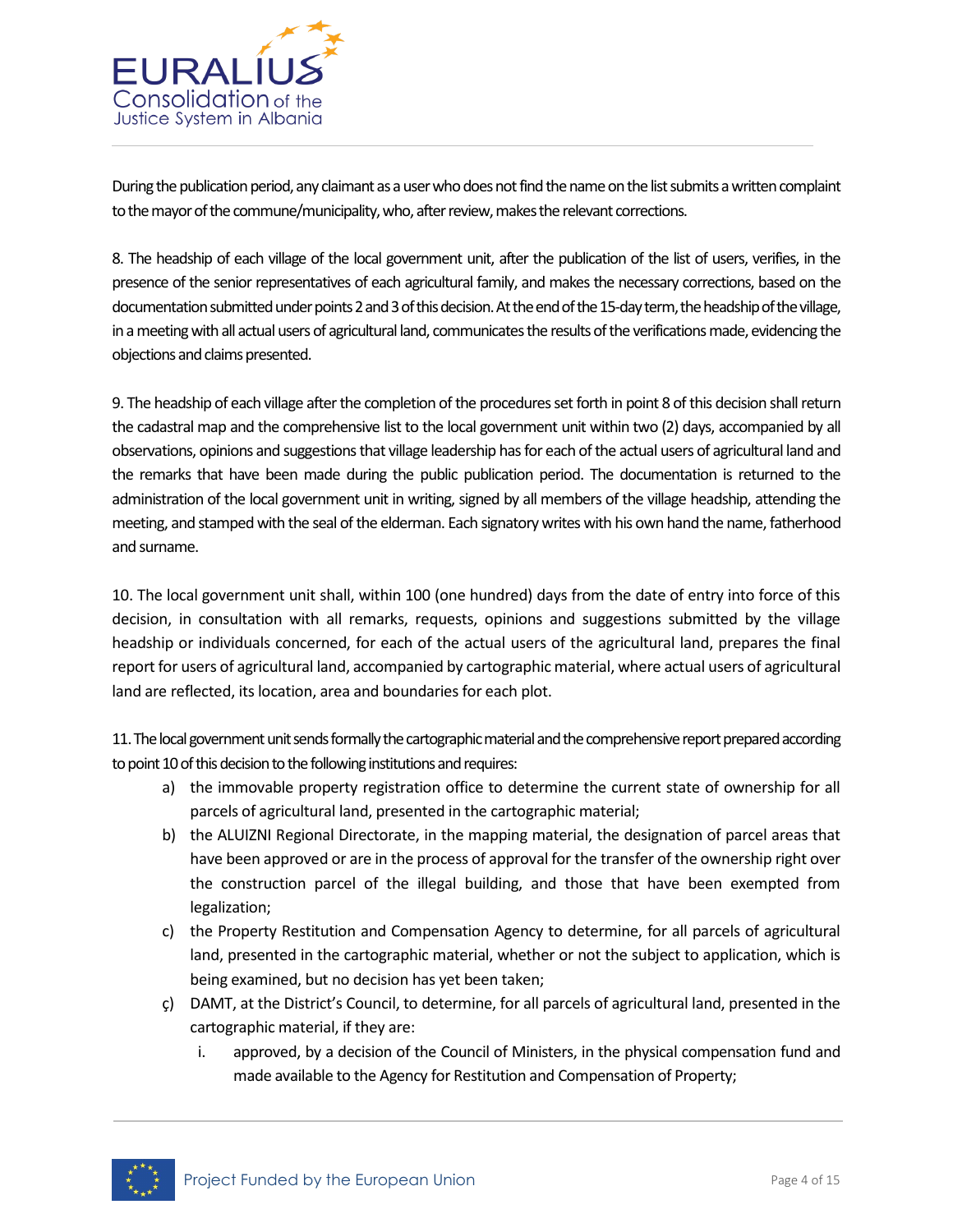

- ii. involved in the experimental-scientific activity of scientific-research institutions. For this information, the chairperson of the commune/municipality also addresses the Center for Transfer of Agricultural Technologies;
- iii. in the use of joint enterprises. For this information, the chairperson of the local government unit addresses to the Regional Directorate of Agriculture as well.
- d) the Urban Planning Department, in the District Council, to determine, for all parcels of agricultural land, presented in cartographic material, whether or not contained within:
	- i. the restrictive line of village or city construction, according to point 1, Article 2, Law no. 8053, dated 21.12.1995, "On transfer of ownership of agricultural land without compensation", as amended;
	- ii. the restrictive line of the development zone with tourism priority, based on Decision No. 88, dated 1.3.1993, of the Council of Ministers, "On the approval of priority areas for tourism development", as amended, in accordance with point 2 of Article 2 of Law no. 8053, dated 21.12.1995, as amended;
	- iii. areas of agricultural land that, by decision of the Council of Ministers or by decisions of the KRRTSH/KKT, are no longer such.
- dh) Drejtorisë the Regional Directorate of Agriculture and the Ministry of Agriculture, Rural Development and Water Administration shall determine, for all parcels of agricultural land, presented in the cartographic material if leased, pursuant to Law no. 8318, dated 1.4.1998, "On the lease of agricultural and forestry land, meadows and pastures that are state property", as well as by-laws implementing it, or which have been transferred to the administration of the Ministry of Agriculture, Rural Development and Water Administration, for lease destination, according to Decision No. 45, dated 29.1.2014, of the Council of Ministers, "On the transfer to the administration of the Ministry of Agriculture, Rural Development and Water Administration of the agricultural land fund of former agricultural enterprises and former research institutions of this ministry, currently available to the Agency for Restitution and Compensation of Property."

12. The institutions specified in point 11 of this decision have the obligation to reply in writing to the local government unit no later than 30 (thirty) days from the date of receipt of the application. In any case of non-compliance with the above deadline, the district's prefect notifies the responsible ministers covering the areas of activity of these institutions.

13. Within 10 (ten) days after receiving the responses from the institutions mentioned in point 11 of this decision, and based on the data of this documentation, the local government unit prepares and forwards the final report of the council of the local government unit<sup>2</sup> accompanied by:

a) list of actual users of agricultural land;

 $2$  According to Decision No. 814, dated 16.11.2016, throughout the decision, the denominations "council of the local government unit" are substituted by the "municipal council".



 $\overline{a}$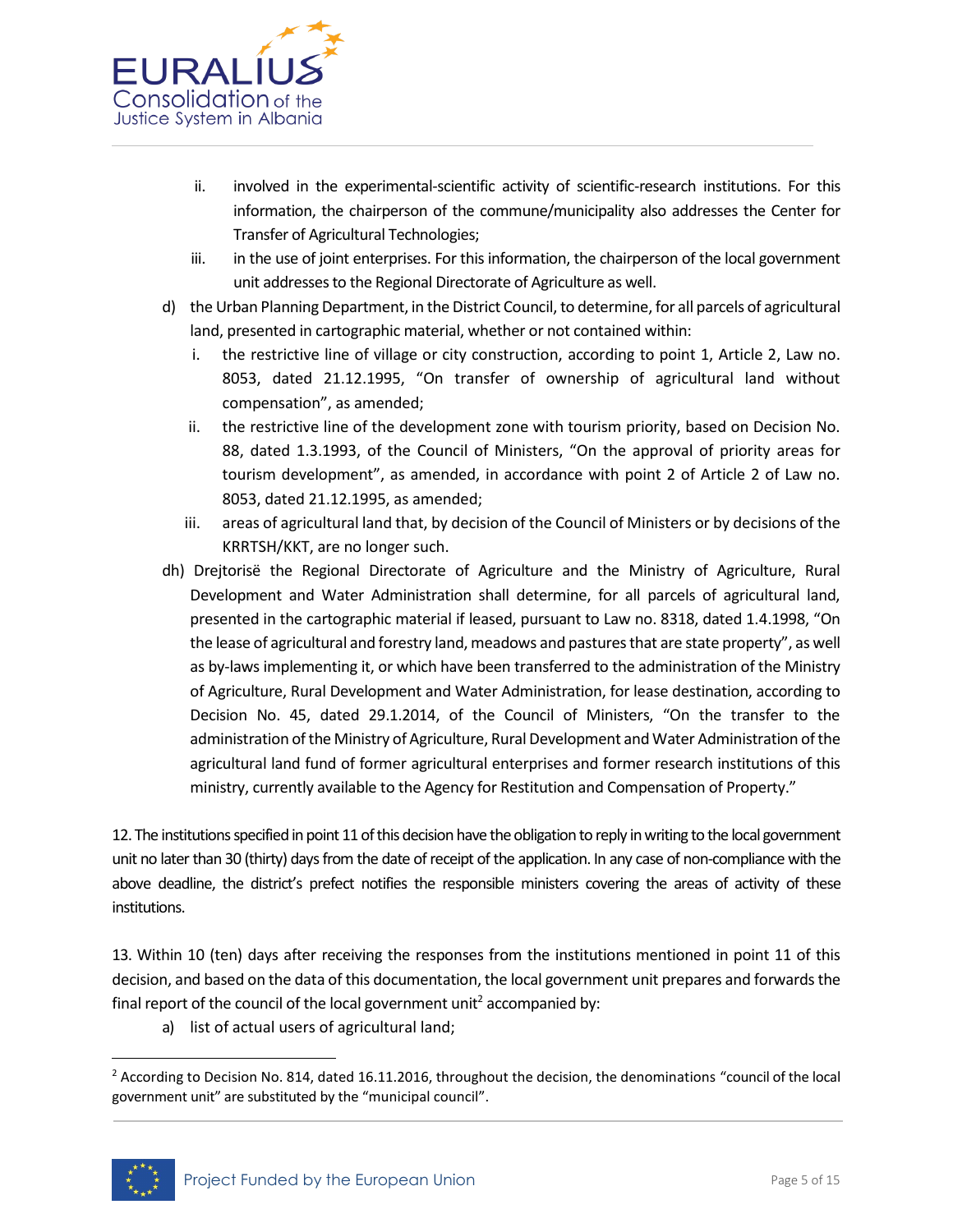

- b) the list of beneficiary subjects, which meet the legal requirements in order to be provided with AMTP;
- c) the total area of land, calculated for each beneficiary subject, according to the definitions of points 1 and 2 of Article 3 of Law No. 171/2014, also detailed according to parcels, and the boundaries and adjacent borders for each plot.

14. The municipal council, within 15 (fifteen) days, decides by a decision taken in accordance with point 4 of Article 55 of Law no. 139/2015, "On local self-governance", the names of the actual users of agricultural land for each village in the municipality and the names of the beneficiary subjects that meet the legal requirements in order to be provided with AMTP, the location of land, area, boundaries and adjacent borders for each plot, associated with the cadastral map, as an integral part of it, and with a detailed report.

15. The chairperson of the local government unit, in every case, on his or her responsibility, shall send the reasoned opinion within five (5) days to the district's prefect if he agrees or not with the decision of the council of the local government unit. The chairperson of the local government unit assesses whether in the list of the beneficiary subjects, approved by the council of the local government unit, there have been involved subjects that do not meet the requirements under the law or there have been excluded subjects that meet them. His opinion of the identified irregularities is accompanied by the evidence documentation.

16. The Prefect expresses the legal regularity of the decision of the council of the local government unit in accordance with point 2 of Article 14 of Law No. 8927, dated 25.07.2002, "On the Prefect", after receiving the opinion of the Chairperson of the local government unit within the term set out in point 14 of this decision. In cases when the council of the local government unit has taken a decision in the period from 1 October 2013 until the date of the entry into force of Law No. 171/2014, "On the completion of the process of the transfer of agricultural land of former agricultural enterprises to the ownership of the beneficiaries", the prefect of the district shall express the legal regularity of this decision, according to the definitions of Law No. 57/2012, "On the completion of the process of ownership transfer to agricultural land beneficiaries of former agricultural enterprises".

17. The decision of the council of the local government unit after following the legal procedures for approval by the district's prefect is immediately published in the public places of the local government unit and is officially forwarded to the institutions that deal with the conduct and control of the verification process of the legal validity of the creation of ownership titles on agricultural land such as:

- a) the Government Land Commission and its Technical Secretariat;
- b) the Local Commission for the Appraisal of Ownership Titles, at the district's prefect;
- c) DAMT, at the District's Council;
- ç) the Property Restitution and Compensation Agency.

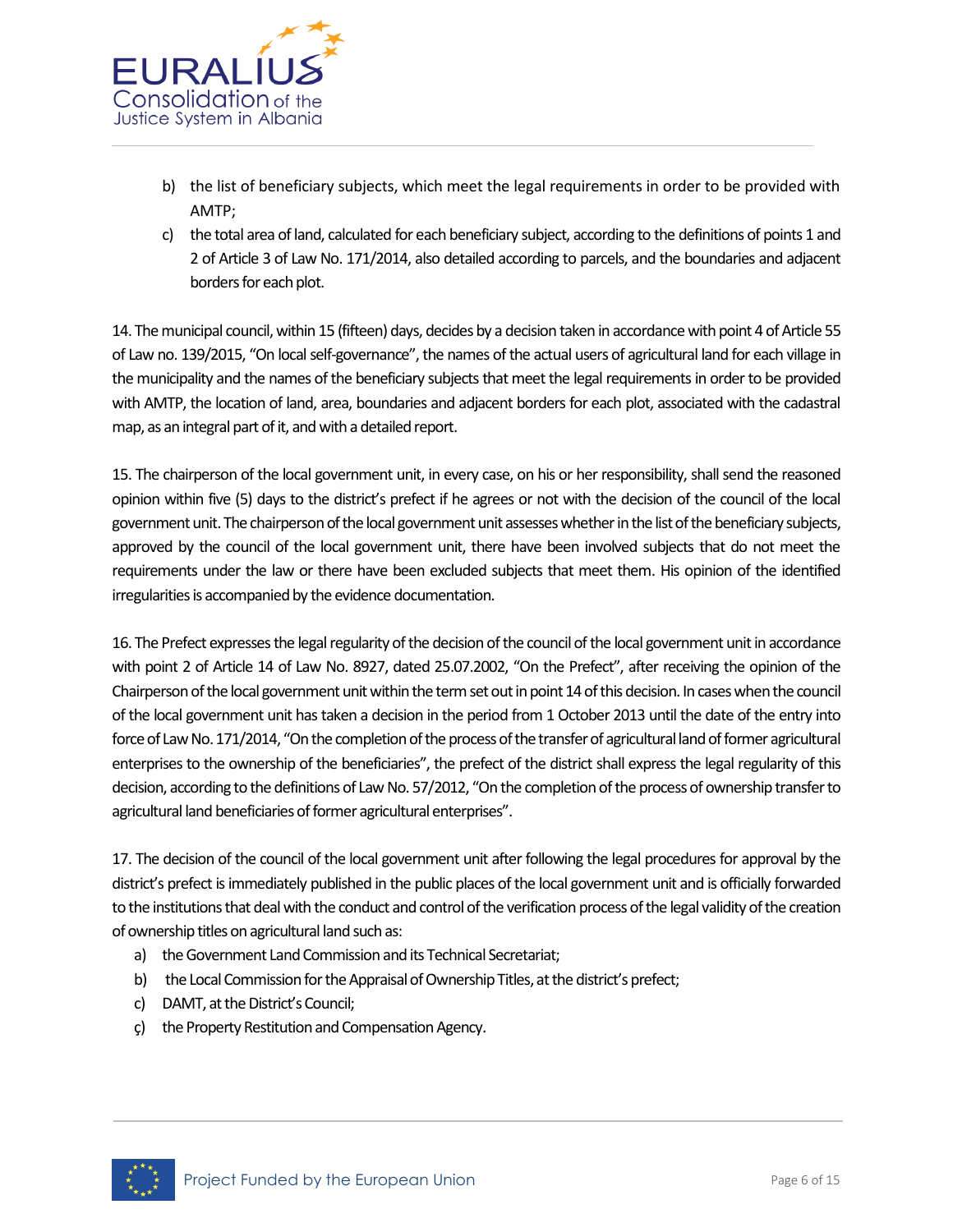

18. The chairperson of the local government unit shall, within seven (7) days after the realization of legal procedures for the adoption of the decision of the council of the local government unit by the district's prefect, form the file of each beneficiary, which shall contain:

- a) a family certificate issued by the civil registry office of the local government unit reflecting the number of members of the beneficiary family or individual in favor of which AMTP will be issued, as per August 1, 1991, with the changes until 1 October 1992, who have not changed their place of residence since that date;
- b) documentation certifying that he is a beneficiary of agricultural land in ownership, as a result of moving from his residence, with special decisions of the Council of Ministers;
- c) cadastral, mortgage, archive or judicial documentation proving ownership over agricultural land prior to agrarian reform and certifying that it is a beneficiary of agricultural land in ownership as co-founder of former agricultural enterprise and a family certificate at the time of delivery of the agricultural land;
- ç) alignment plan of the plot/s that the beneficiary subject uses for agricultural purposes, with the signing of the chairperson of the local government unit and sealed with the stamp of the local government unit;
- d) written correspondence with the institutions, according to point 11 of this decision.

19. The chairperson of the local government unit completes the AMTP for the beneficiary subjects, as defined in the decision of the council of the local government unit, which has been confirmed in accordance with the law by the district's prefect.

20. AMTP is completed in 4 (four) original copies for each plot given in ownership. All co-owners and their share of joint ownership are written in this document.

21. AMTP is yellow in color and contains all the elements and form, according to attachment 1, attached to this decision. These acts are produced at the expense of the local government unit, according to the AMTP model, which is officially received at the Local Commission for the Appraisal of Ownership Titles, at the district's prefect. The local government unit is obliged to use only this model.

22. Each copy of the AMTP shall be accompanied, attached, with the plan of the parcel, prepared by a licensed subject, in accordance with the requirements of the immovable property registration system, reflecting the area, its boundaries and adjacent borders, and containing the signature and the seal of the chairperson of the local government unit.

23. The local government unit keeps a separate register for each village for the registration of AMTPs it issues, containing the names of the beneficiary subjects of the agricultural land, its location, area, boundaries and adjacent borders for each plot, according to attachment 2, attached to this decision. The registers are prepared by the local government units themselves. Each sheet (no page) has its ordinal number, which for each village always starts at

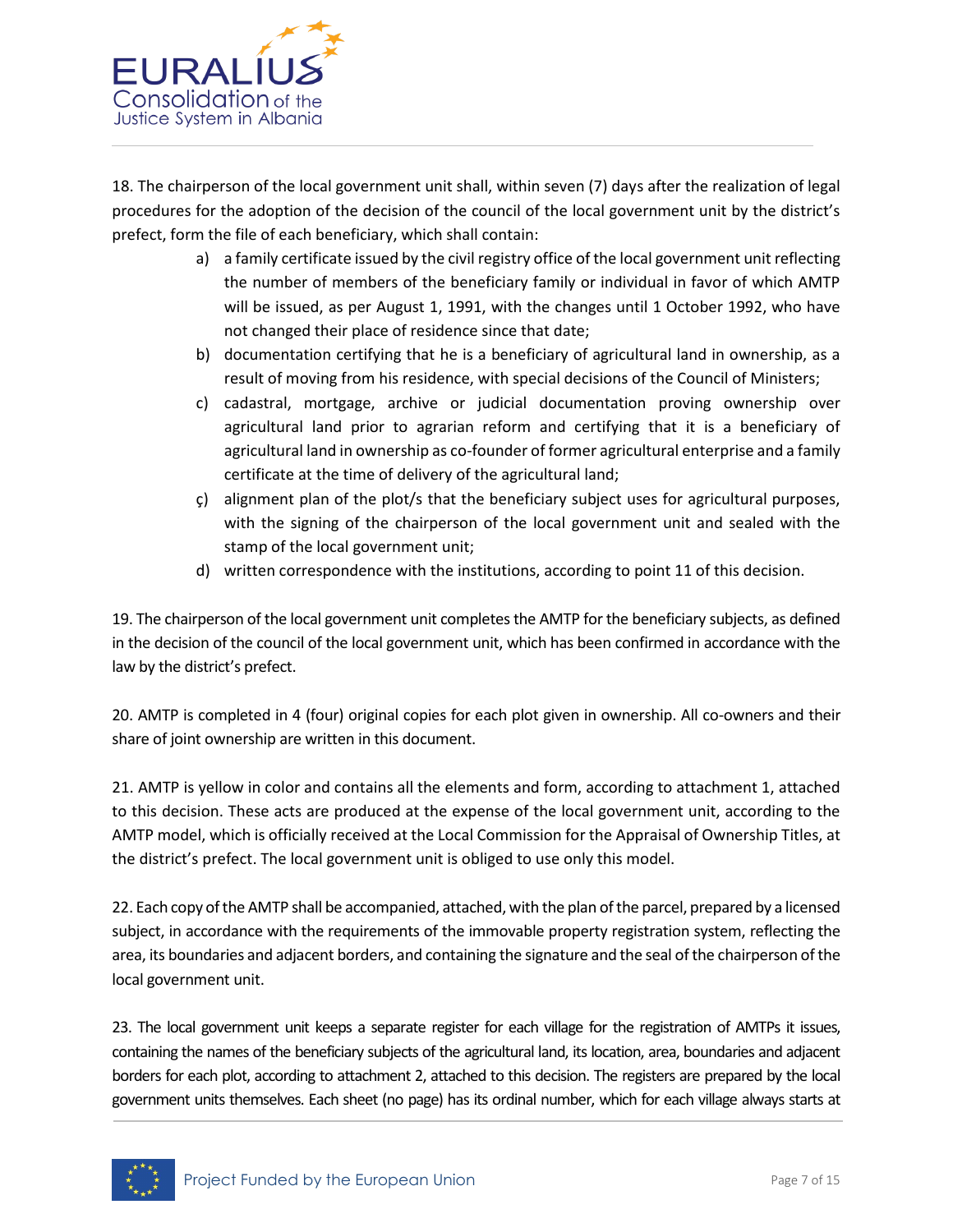

number 1. After the preparation, registers are sent to the district's prefect who signs and seals all the sheets together with the cover. The chairperson of the local government unit and the district's prefect keep minutes of how many registers and how many sheets were signed. The minutes are kept in two copies, one of whicjh is stored at the local government unit and the other in the prefecture.

The register of each village, along with the summary map, where the data for all plots transferred to ownership are reflected, is archived.

24. The local government unit archives a copy of AMTP, accompanied by its alignment plan and relevant documentation, according to point 18 of this decision. The chairperson of the local government unit, within 10 (ten) days from the completion of AMTPs, according to the notification procedures, according to the Law No. 8485, dated 12.5.1999, "The Administrative Procedure Code of the Republic of Albania", sends, by letter, to the beneficiaries/representatives with the power of attorney of the beneficiaries, the AMTP, accompanied by the alignment plan, for each plot.

25. Any complaints for AMTPs by individuals or institutions when it is assessed that they have been established in violation of the law shall be submitted within 15 (fifteen) days to the Local Commission for the Appraisal of Ownership Titles (LC), at the district's prefect, notifying the chairperson of the local government unit. The LC makes a decision on the complaints and promptly notifies the complainant and the chairperson of the local government unit.

26. The chairperson of the local government unit, within five (5) days from the end of the term for complaints, sends, by letter, the AMTPs, accompanied by the alignment plans for each plot:

- a) the applicants/representatives with power of attorney of the beneficiaries;
- b) DAMT, at the district's council, for the identification of new ownership over agricultural land;
- c) The relevant LIPRO, to carry out the registration process in the public register of immovable properties.

27.The LIPRO, after verifying only the formal elements of the AMTPs submitted for registration, proceeds within 10 (ten) days, from the date of their receipt. When initial registration is not carried out by the IPRO itself, the latter, within 5 (five) days, issues the acts available to the contracted subjects to carry out the initial registration procedure, in accordance with the Law No. 33/2012, "On immovable property registration", and sub-legal acts for its implementation.

28. If, during formal verification, the LIPRO finds abusive or corrupt practices of local government bodies, immediately submits a criminal denunciation to the competent prosecutor's office.

29. The chairperson of the local government unit reports monthly about the performance of this process and, at its conclusion, to the prefect of the district.

30. The Ministry of Internal Affairs, the Ministry of Agriculture, Rural Development and Water Administration, the Ministry of Justice, the Governmental Land Commission, the local commissions for the appraisal of ownership titles, at prefectures, the National Agency for Restitution and Compensation

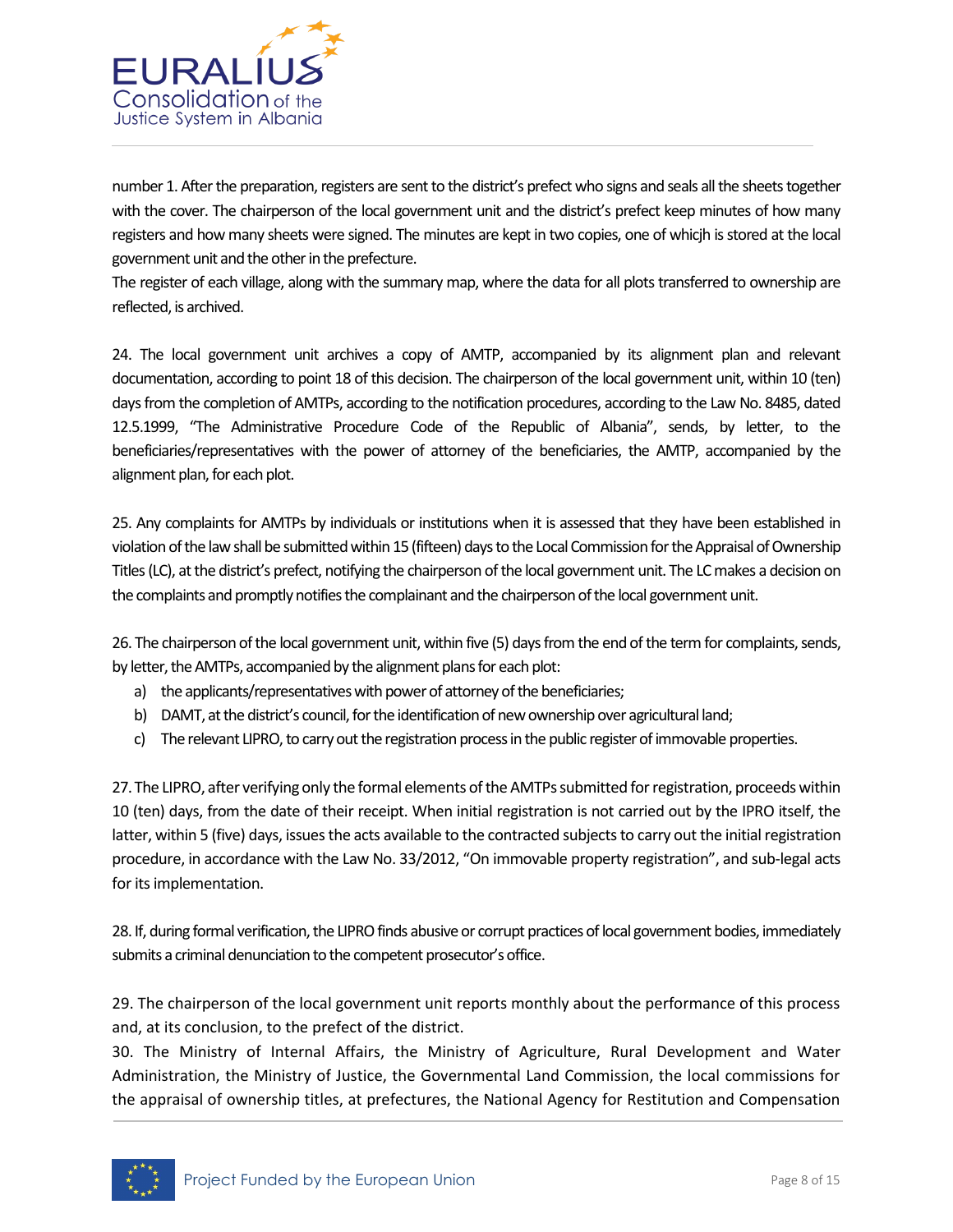

of Property, prefects, local government units, directorates for land management and protection, urban planning directorates, at district councils, local offices for immovable property registration, regional directorates of ALUIZNI and regional directorates of agriculture for the implementation of this decision.

This decision shall enter into force after its publication in the Official Journal.

PRIME MINISTER **Edi Rama**

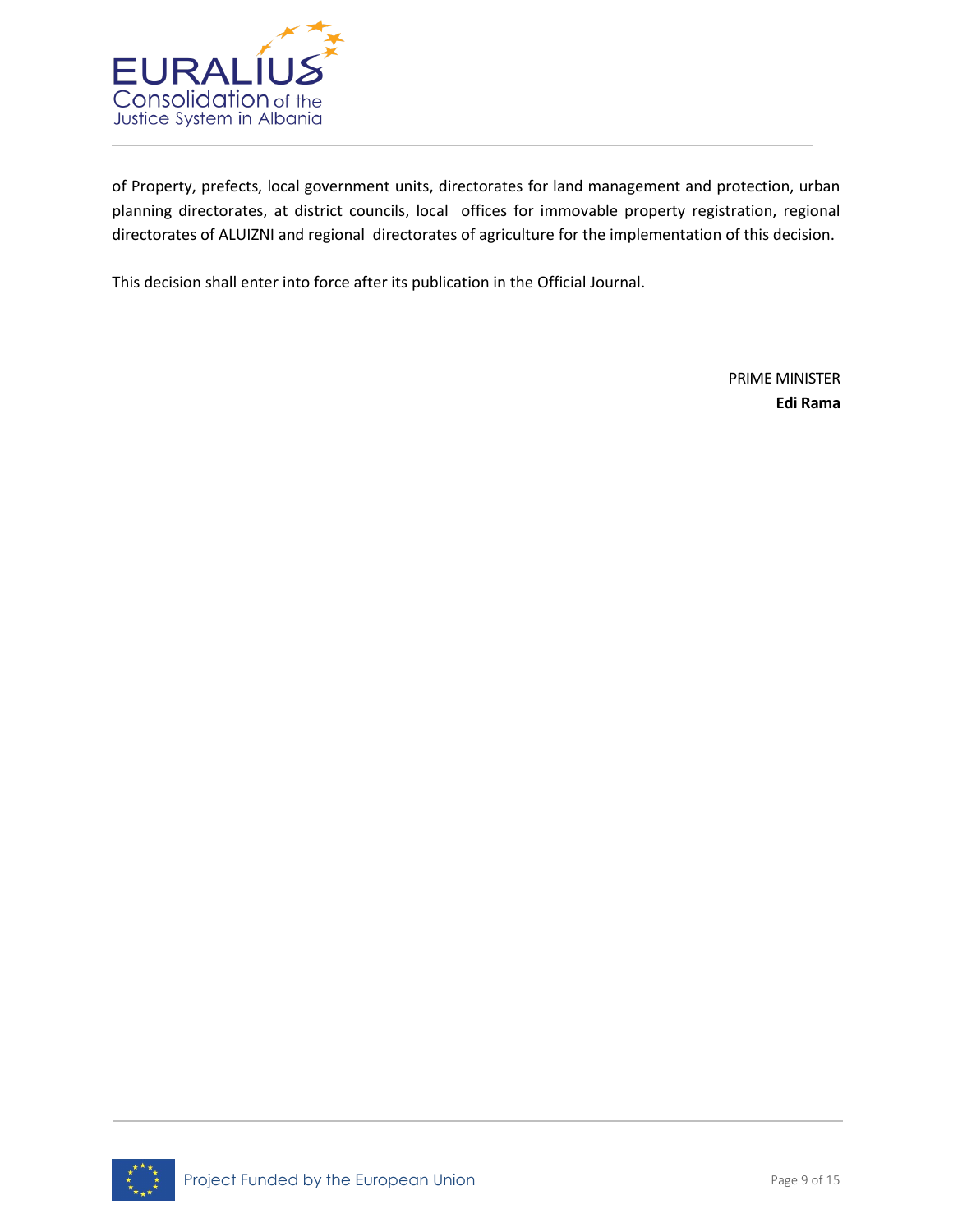



### **REPUBLIC OF ALBANIA**

Attachment 1

**COMMUNE \_\_\_\_\_\_\_\_\_\_\_** COMMUNAL COUNCIL DECISION NO. \_\_\_ DATE \_\_\_\_\_ **MUNICIPALITY** MUNICIPAL

ACT NO. \_\_\_ DATE \_\_\_\_

**VILLAGE \_\_\_\_\_\_\_\_\_\_\_\_\_\_\_\_\_** 

## **ACT OF ACQUIRING AGRICULTURAL LAND IN OWNERSHIP**

Pursuant to Law No. 171/2014 "On the completion of legal procedures of transferring agricultural land of former agricultural enterprises to the ownership of beneficiaries", Messers.

**are given in ownership, in equal parts,** the property below:

| Cadastral number according to the map of scale 1:5000 ___________________________ |
|-----------------------------------------------------------------------------------|
| Cadastral number according to the map of scale 1:2500 ___________________________ |
|                                                                                   |
|                                                                                   |
|                                                                                   |
| East:<br><u> 1999 - Jan James James Alexandro III (m. 1989)</u>                   |
| West:                                                                             |
| <b>CHAIRPERSON OF THE COMMUNE/MUNICIPALITY</b>                                    |

SEAL

\_\_\_\_\_\_\_\_\_\_\_\_\_\_\_\_\_\_\_\_\_\_\_\_\_\_\_\_\_\_\_\_\_\_\_\_\_\_\_\_\_\_\_\_\_\_\_\_\_\_\_\_\_\_\_ Name, surname, signature

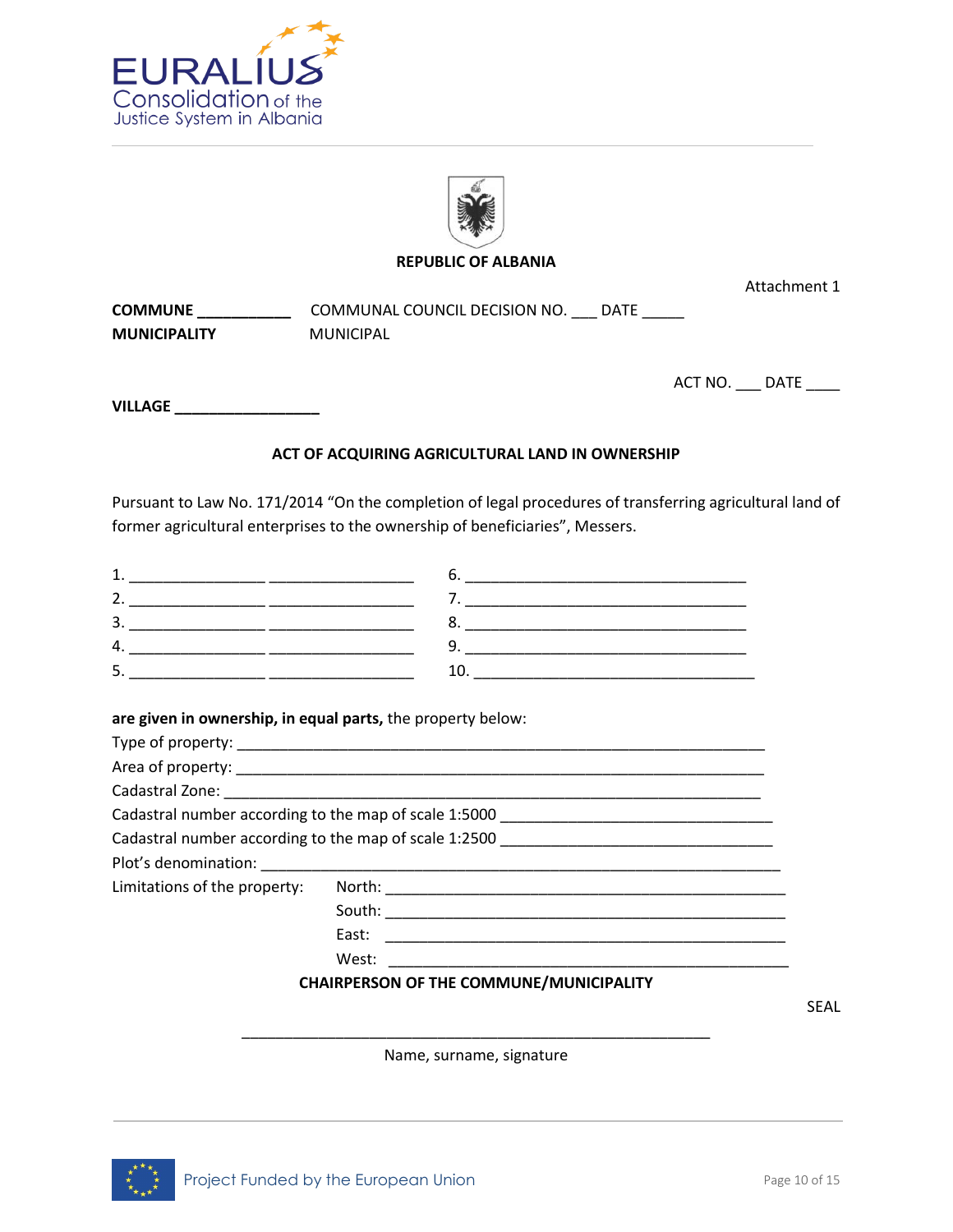

The act of Acquiring Agricultural Land in Ownership is valid along with the alignment plan of the plot. This act is made in four original copies, of which one is given to the beneficiary, one is archived at the commune/municipality, one is delivered to DAMT and one is sent for registration at LIPRO.

Name, surname and signature of the Prefect Seal of the Prefecture

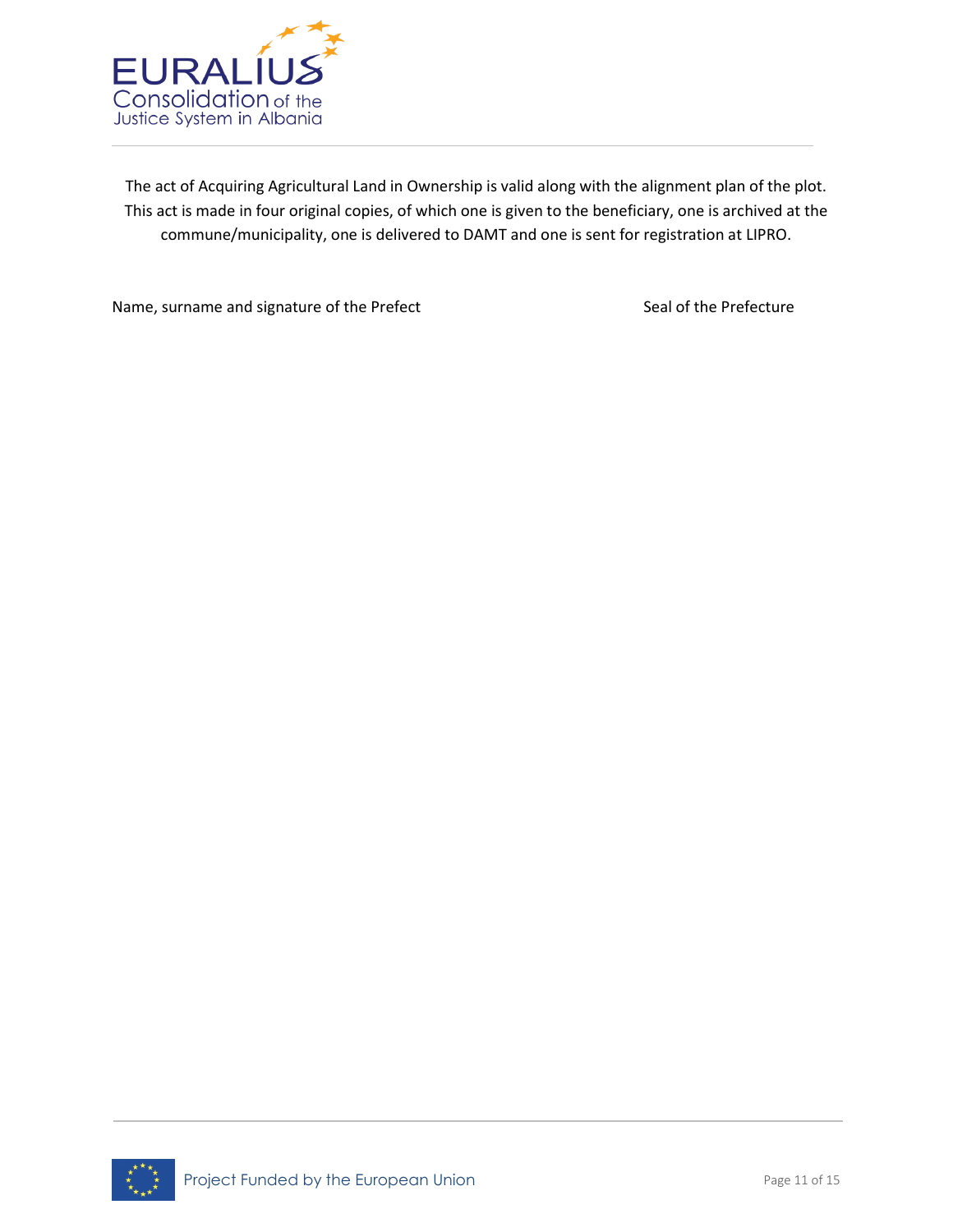

Attachment 2



**REPUBLIC OF ALBANIA**

**COMMUNE \_\_\_\_\_\_\_\_\_\_\_\_\_\_\_\_\_\_\_\_ MUNICIPALITY**

**VILLAGE \_\_\_\_\_\_\_\_\_\_\_\_\_\_\_\_\_\_\_\_** 

# **REGISTER OF ACTS OF TAKING AGRICULTURAL LAND IN OWNERSHIP**

# **Granted**

**Pursuant to Law No. 171.2014 "On the completion of legal procedures of transferring the agricultural land of former agricultural enterprises to the ownership of the beneficiaries" and the DCM No. \_\_\_ dated \_\_\_\_\_\_\_\_\_\_\_ "On the determination of procedures for the process of transfer of agricultural land of former agricultural enterprises to the ownership of beneficiaries"** 

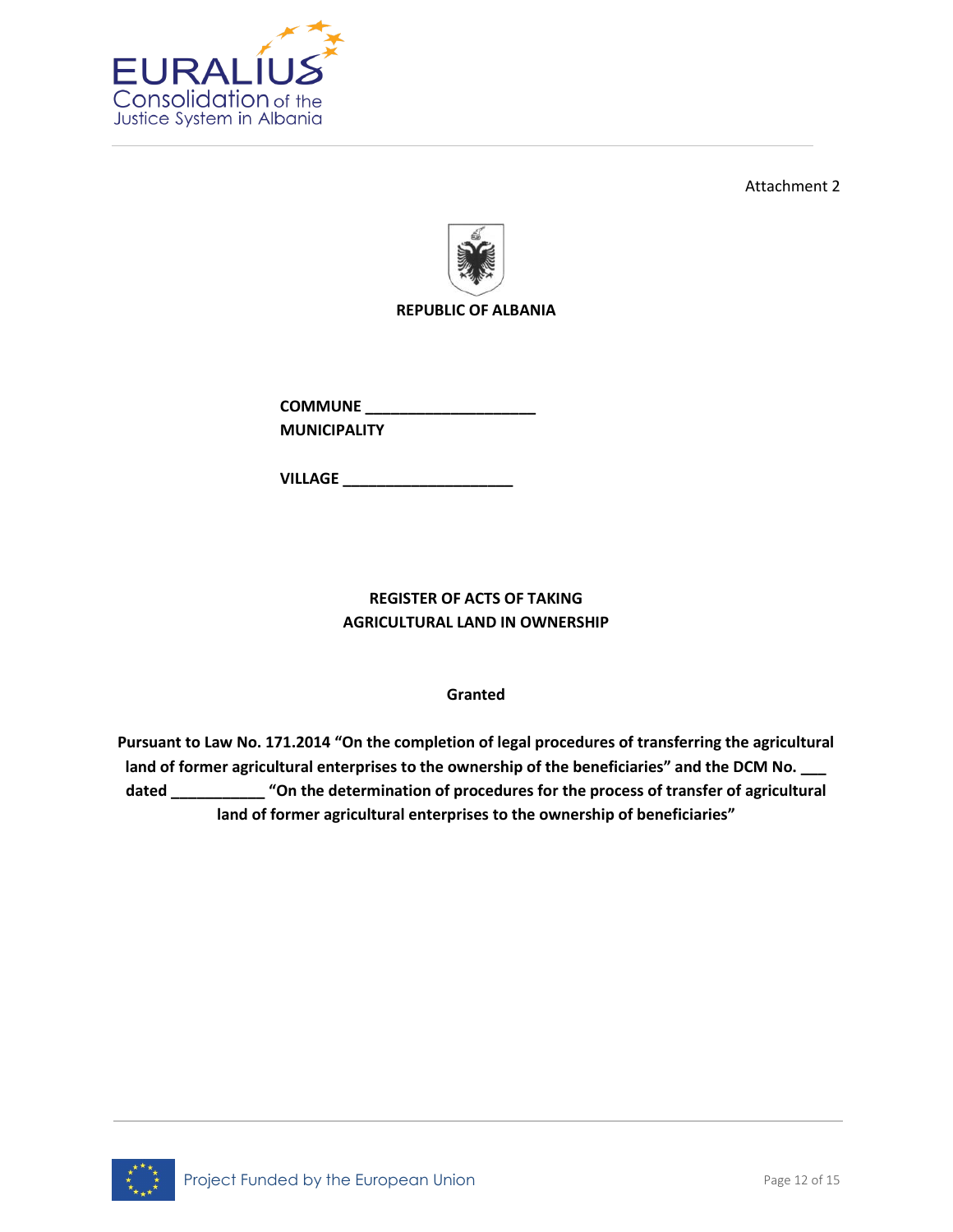

### Name, surname and signature of the Prefect Seal of the Prefecture

**Sheet 1**

Act no. \_\_\_\_\_, dated \_\_\_\_\_\_\_\_\_\_\_ of Acquiring Agricultural Land in Ownership The number of the act should comply with the number of the sheet in the register.

### **Owners**

| 3 |  |
|---|--|
| ◢ |  |
| כ |  |

| Cadastral number according to the map of scale 1:5000 |  |
|-------------------------------------------------------|--|
| Cadastral number according to the map of scale 1:2500 |  |
| Plot's denomination:                                  |  |

| Limitations of the property: North: |  |
|-------------------------------------|--|
| South:                              |  |
| East:                               |  |
| West:                               |  |

### **EMPLOYEE OF ZAMT EMPLOYEE OF ARCHIVES**

Name, surname, signature Name, surname, signature

## **CHAIRPERSON OF THE COMMUNE/MUNICIALITY**

Name, surname, signature

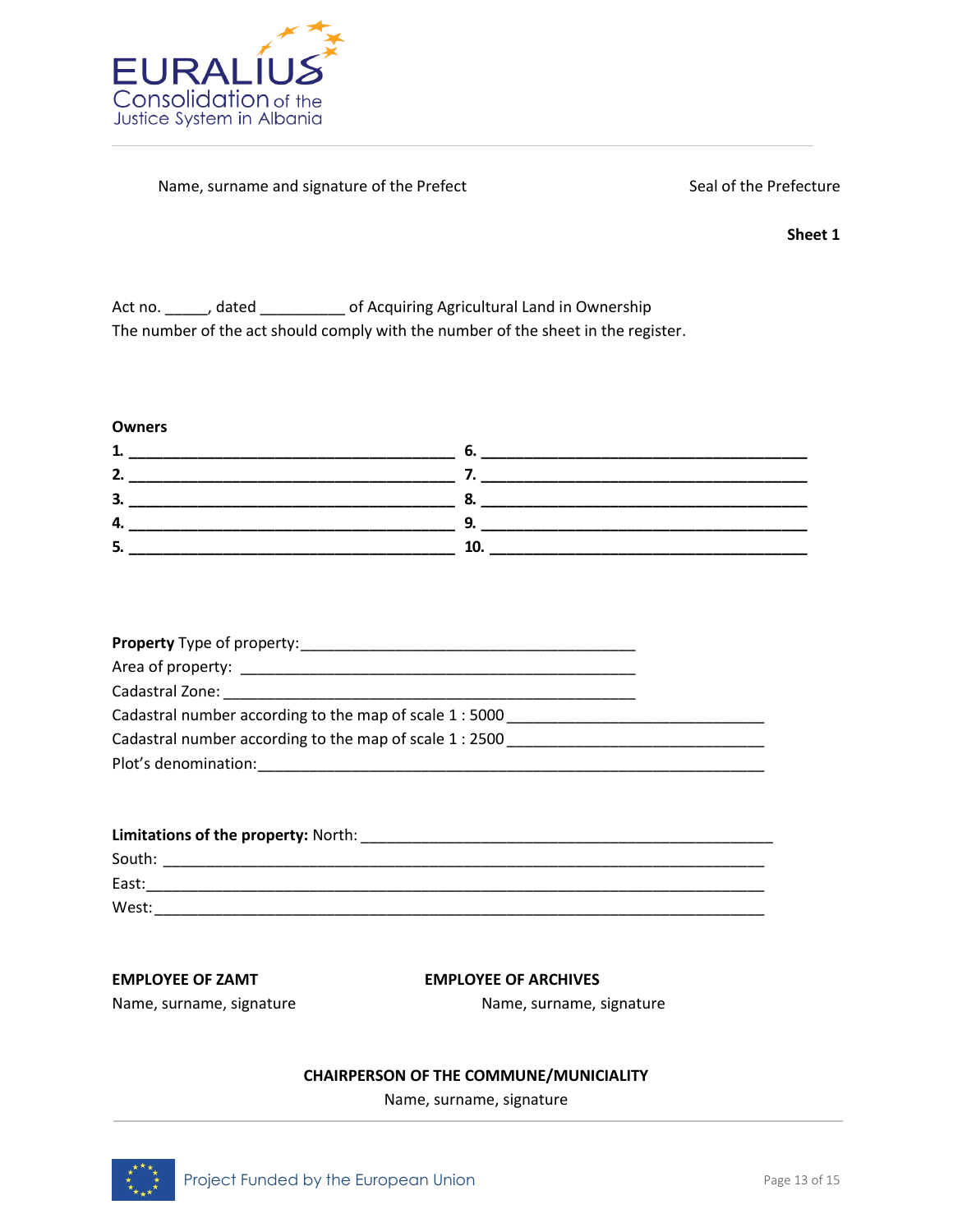

Name, surname and signature of the Prefect Seal of the Prefecture

**Sheet 2**

| Act no. | , dated | of Acquiring Agricultural Land in Ownership                                       |
|---------|---------|-----------------------------------------------------------------------------------|
|         |         | The number of the act should comply with the number of the sheet in the register. |

## **Owners**

| 3      |  |
|--------|--|
|        |  |
| ∽<br>ٮ |  |

| Cadastral number according to the map of scale 1:5000   |  |
|---------------------------------------------------------|--|
| Cadastral number according to the map of scale 1 : 2500 |  |
| Plot's denomination:                                    |  |

| Limitations of the property: North: |
|-------------------------------------|
| South:                              |
| East:                               |
| West:                               |

Name, surname, signature Name, surname, signature Name, surname, signature

## **EMPLOYEE OF ZAMT EMPLOYEE OF ARCHIVES**

## **CHAIRPERSON OF THE COMMUNE/MUNICIALITY**

Name, surname, signature